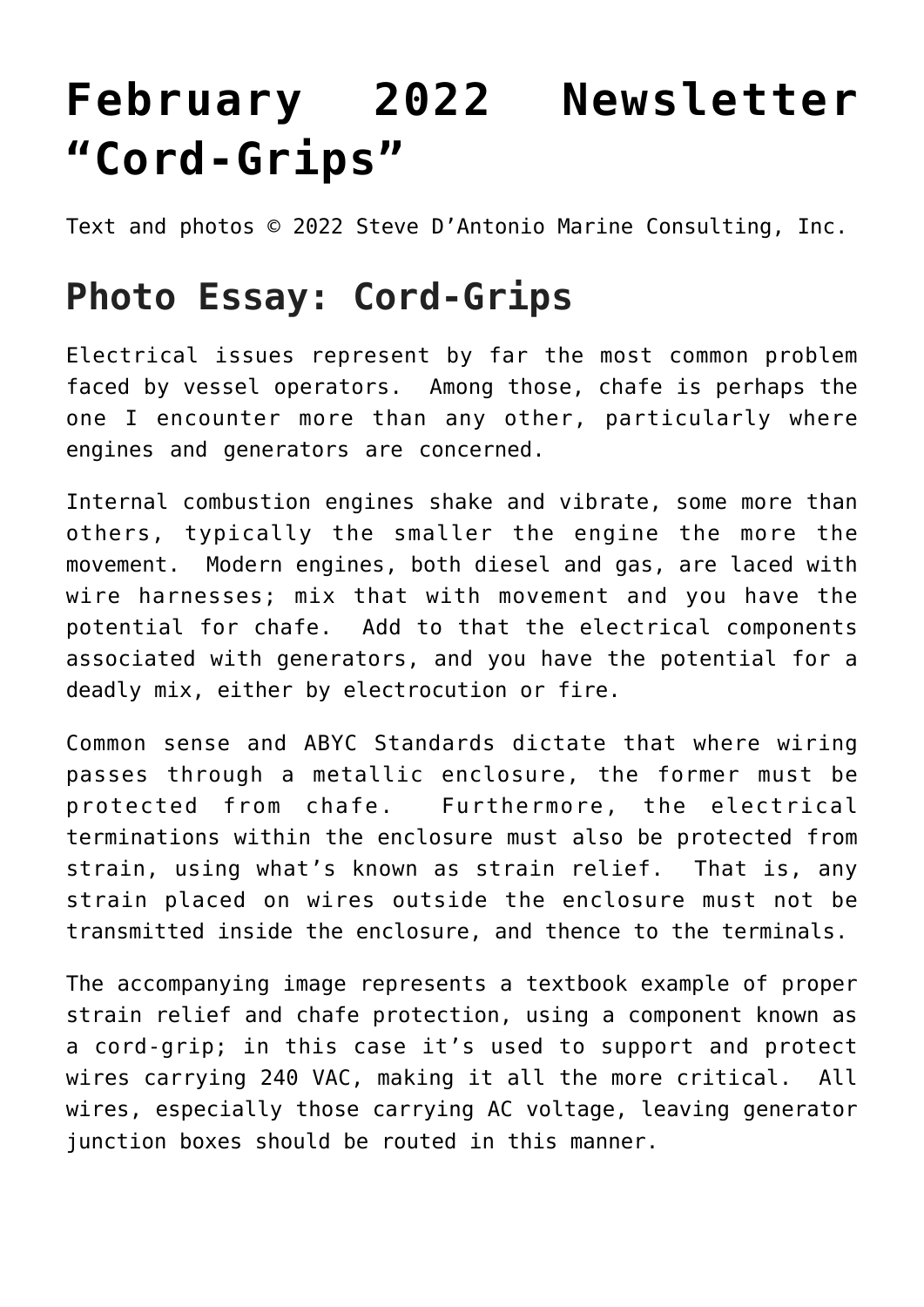### **Ask Steve**

**Steve,**

I just read [your article.](http://stevedmarineconsulting.com/search/EXHAUST+ALARM/)

I have a Vetus engine and just installed a new Balmer alternator on my Corbin 39 Ketch, 1986 model.

After installing the Alternator, I let the engine run for about 15 minutes, at the dock. I shut it off, checked everything out, and turned it back on about 10 minutes later, and ran it about 20 minutes. The water alarm went off inside the boat.

The engine water temperature gauge was showing normal. I released pressure from the engine close cooling system cap, and a few minutes later started the engine, and the alarm was off, but after about 10 minutes went back on.

I noticed the alternator does come with a temperature sensor, screw, which I am not attached to. It appears the exhaust temp sensor ties in through a pig tail that comes off the back of the new Balmer series for this engine.

The current temp sensor I am referring to is on the alternator side of the engine and screws into a metal exhaust manifold coming off the starboard side of the engine.

Since I bought it, there was a bit of white smoke coming out of the engine, which I understand could be water vapor from a head gasket that may be compromised (based on color of smoke). I am thinking this is also heating up the exhaust water, and triggering the alarm.

The other thought I had was, that I need to wire into the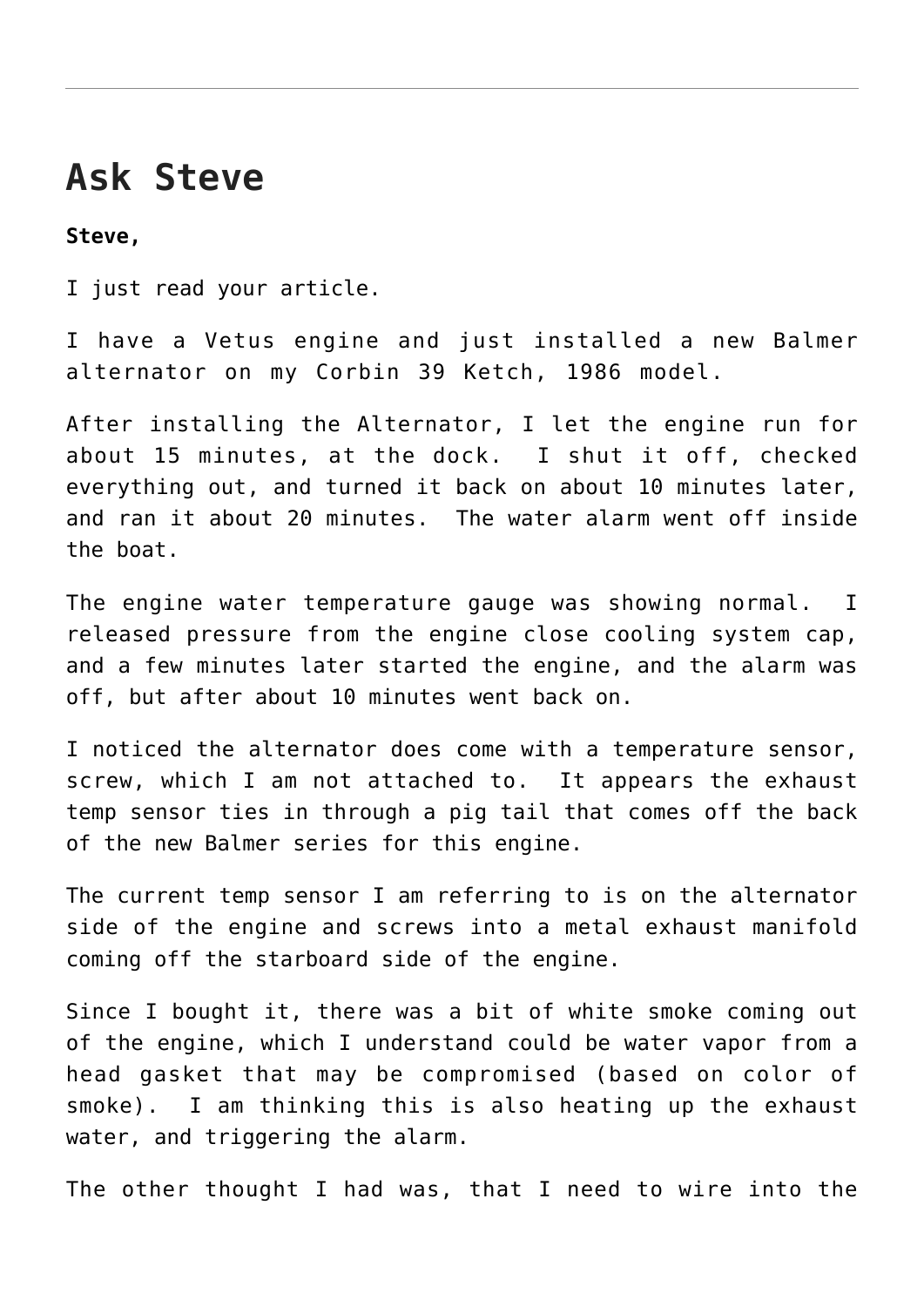alternator temperature sensor port, but I do understand that this would by-pass the alarm system. I thought somehow when I hooked this new alternator up, the wiring triggered the alarm, but the alarm seems to be working correctly based on the reaction to shutting the engine off.

I will need to replace the head gasket most likely, for the white smoke issue. Is this a cause of high exhaust temps in these marine exhaust systems?

Sincerely,

Wayne Shannon

#### **Wayne:**

The wet exhaust temperature alarm has (or should have) nothing to do with the alternator, or its temperature sensor, which does not have an audible alarm per se. The Balmar temperature sensor is designed to reduce alternator output in the event the alternator case becomes too hot.

Before you do anything, measure the temperature of the wet exhaust hose immediately after the mixing elbow, while under a range of rpm, from idle to wide open throttle, in 200 rpm increments, staying at each one for a minimum of 5 minutes. Counter intuitively, exhaust systems often overheat at lower rpm, because less water is flowing. If it exceeds 150 deg. F, then there may very well be an exhaust cooling water issue, which in turn could have a variety of causes, from reduced water pump output, or clogged strainer or seacock, to a blocked or scaled exhaust elbow. I don't know the trigger temperature of the Vetus wet exhaust alarm, I'd contact them to find out so you know the threshold.

I would not remove the cylinder head based on exhaust smoke color alone. Steam in the exhaust, which can be mistaken for white smoke, is often a result of inadequate water flow to the engine and exhaust system. If it is white smoke, and it is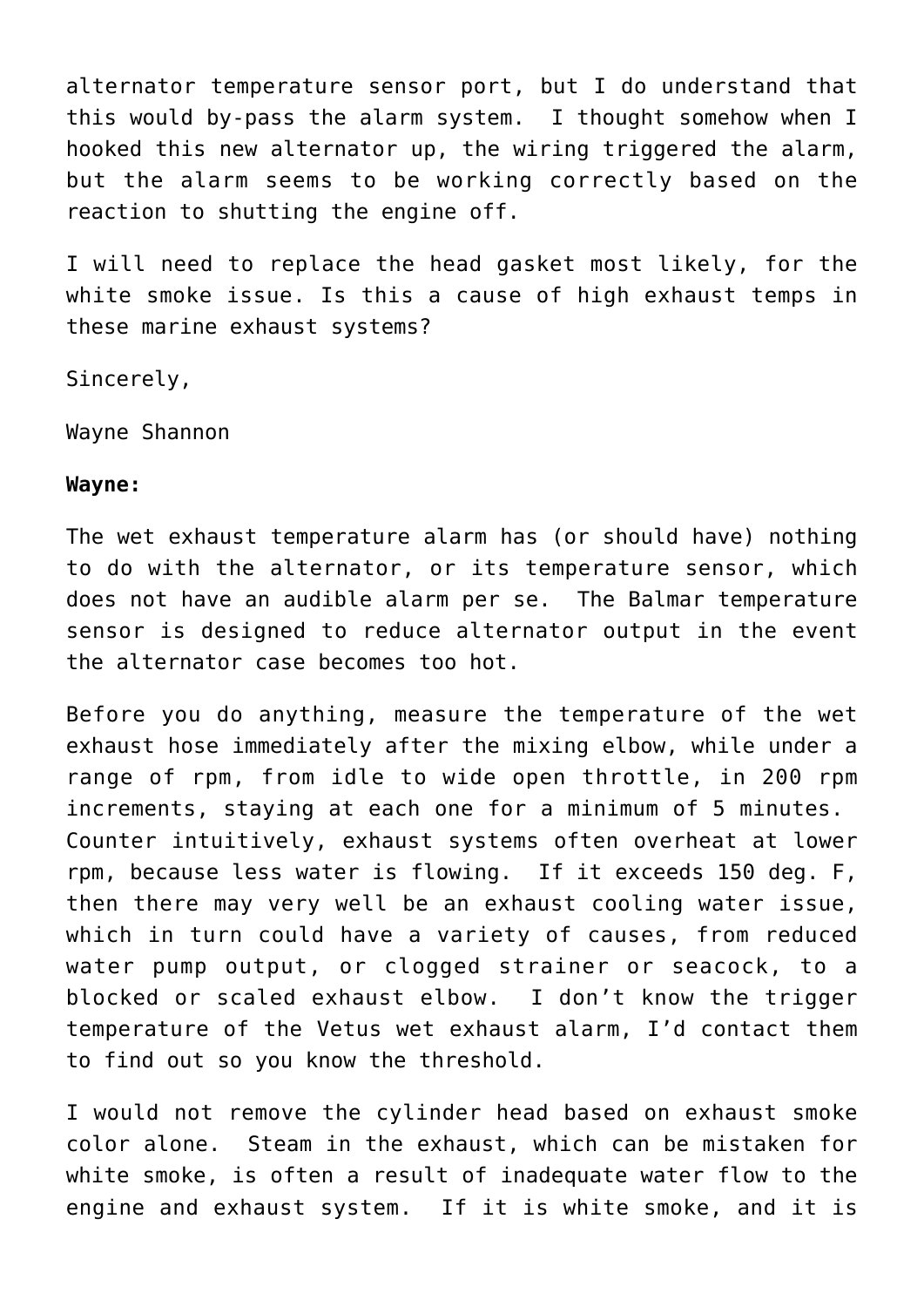the result of a head gasket issue, you would normally experience loss of coolant. [This article](https://oceannavigator.com/reading-exhaust-smoke/) on interpreting exhaust smoke may be helpful to you.

#### **Steve,**

[Your article](http://stevedmarineconsulting.com/category/ezine/) reminded me of an altercation I experienced last winter over season while on board Lee7e.

LeeZe is a George Buehler (RIP) designed long range RPH steel boat, keel cooled and a dry exhaust. Generator is the same.

While in port, I hang a 1.5 kg zinc attached to the hull using an equivalent metric battery cable to "0000" and all bolted hardware is bronze.

It is bolted as close as possible to the shore power inlet.

The builder provided the initial "hanging zinc" but the cable was thin and the zinc small.

Some research indicates that by doing this, I am adding galvanic protection to the rudder, prop and stern. BTW, each have their own zincs, and with the exception of the shaft zinc, all are replaced every three years when I haul out. My surveyor says that I could go longer but how long, he cannot say so I stick to replacement every three years

(The shaft zinc is thin because there is little space for it as the rope cutter takes up most of the available space. I replaced that zinc annually by diving. No big deal to replace, Just had to watch for not slicing my hand open due to the rope cutter.)

So, to get to the bottom line, am I fooling myself into thinking I am "helping" by using the shore power zinc?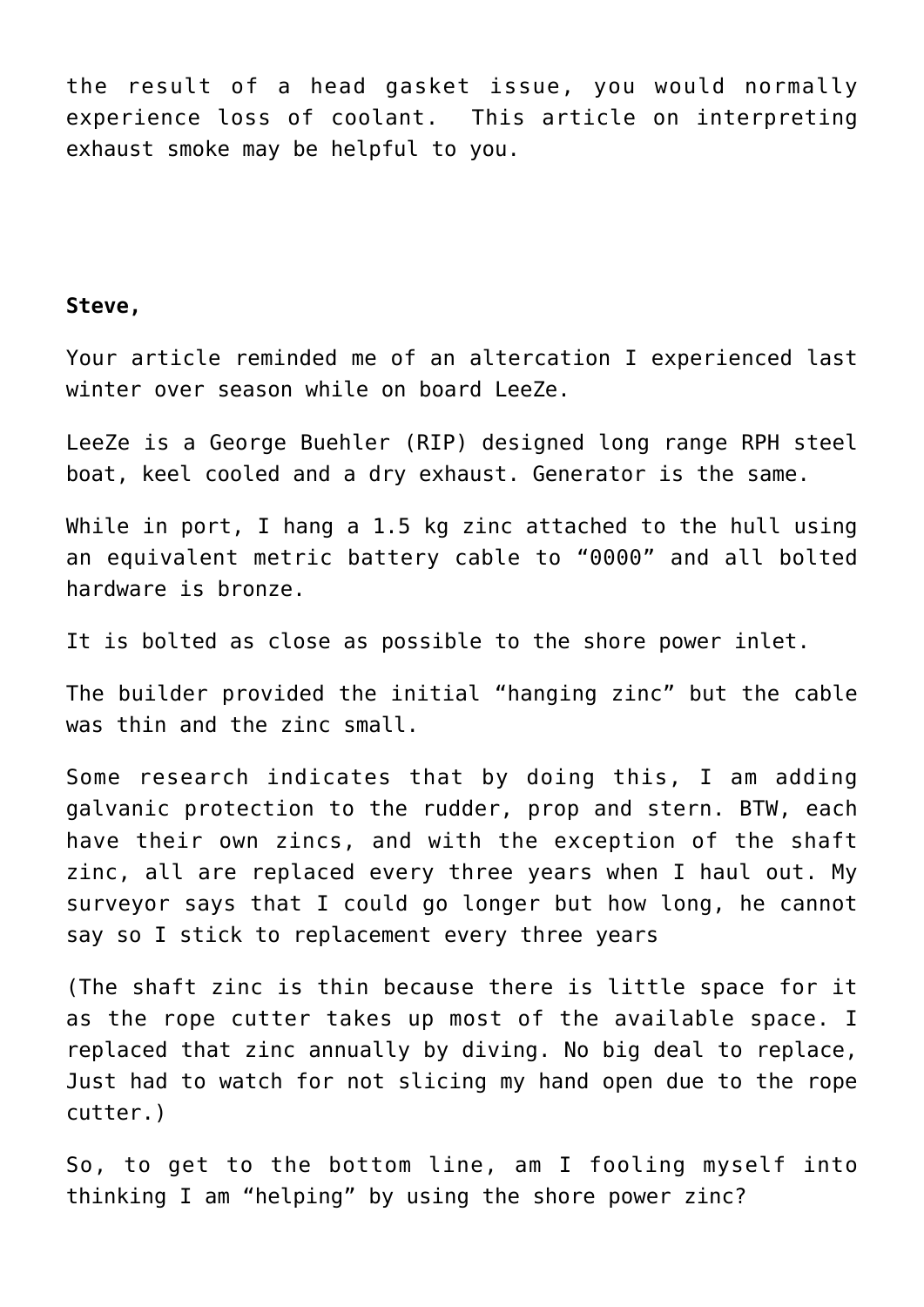BTW, I weigh the zinc each season and it usually loses about 210-345 grams of weight each winter season. I change it very two seasons, and use the "used one" during the summer boating season until it falls off and disappears into the deep dark sea.

Thanks for your articles,

Lee Alicata

Levent Marina, Izmir Turkey

**Lee:**

With one caveat, adding the "hanging zinc" while in port isn't harmful. While it's unlikely you are doing so, it is possible to over-zinc a steel, and particularly aluminum, hulled vessel. Doing so will create an alkaline solution around any areas where the hull's paint has been breached (these areas, and any metal that is being protected by the zinc anode, are knows as cathodes). This in turn can cause additional paint failure, known as cathodic disbondment. On an aluminum, but not steel, vessel the alkaline can actually attack the metal as well.

The equivalent 4/0 cable you are using to connect the zinc to the hull, while again not harmful, is overkill and unnecessary. The standard for resistance between anodes (these can be zinc, aluminum or magnesium) and protected metals, calls for a maximum resistance of one ohm, which while low, can be achieved with relatively small wire, 8 AWG for instance. Most "hanging zincs" (in the US these are sometimes referred to as "grouper zincs" because they look like the grouper fish) rely on stainless steel wire for strength and corrosion resistance. They often fail to achieve the low resistance requirement by virtue of the fact that they use a spring-loaded alligator clip to make contact between the anode's wire and the vessel's hull or bonding system. Bolting it to a clean, paint-free section of hull is the best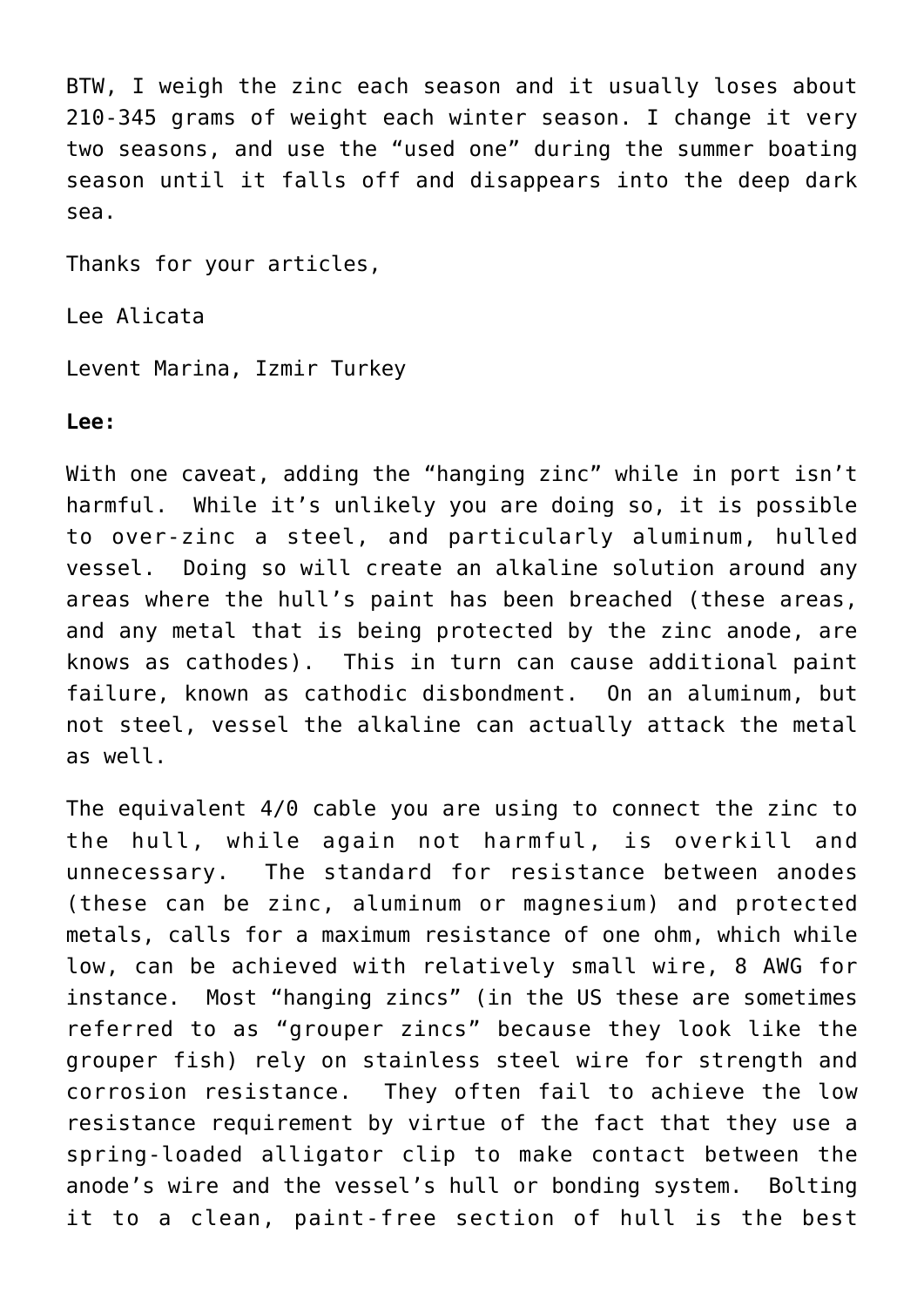approach, and it sounds as if you are doing so. Its proximity to the shore power inlet has no bearing on its effectiveness, as long as it's connected to the hull it will work.

Finally, if your vessel is equipped with a shore power transformer (every Diesel Duck I've seen has a transformer, albeit a primitive one), *one that is wired in isolation mode*, there will be no interaction between your hull and other vessel's around you, as a result of your shore power cable connection to the dock. Every metal vessel should be equipped with a shore power transformer, and every fiberglass vessel with shore power should be equipped with a galvanic isolator, if not a transformer. Both will prevent or reduce corrosion, the galvanic isolator has some limitations that is induced by surrounding vessels, and metallic docks, bulkheads etc.

These articles may be useful to you in furthering your understanding of corrosion mechanisms and prevention.

- [Corrosion Causes and Prevention](http://stevedmarineconsulting.com/wp-content/uploads/2014/03/Corrosion-CRWHS18_HOS4_FINAL.pdf)
- [Anode Selection and Galvanic Isolators](http://stevedmarineconsulting.com/galvanic-isolators-and-zinc-anode-selection/)
- [Shore Power Transformers](http://stevedmarineconsulting.com/wp-content/uploads/2014/03/OV_transformers.pdf)

#### **Steve,**

I've just read [your article](https://stevedmarineconsulting.com/motor-mounts/) on motor supports.

I just bought a 2009 Tahoe Q5i with the 4.3 Mercruiser and noticed the front right hand motor support nut is lose. Would I be safe to tighten this nut?

Butch Yedell

#### **Butch:**

In a word, no. When a motor mount is found loose, there's no way to know if it has moved and if so, how much. In a conventional prop shaft scenario this will affect the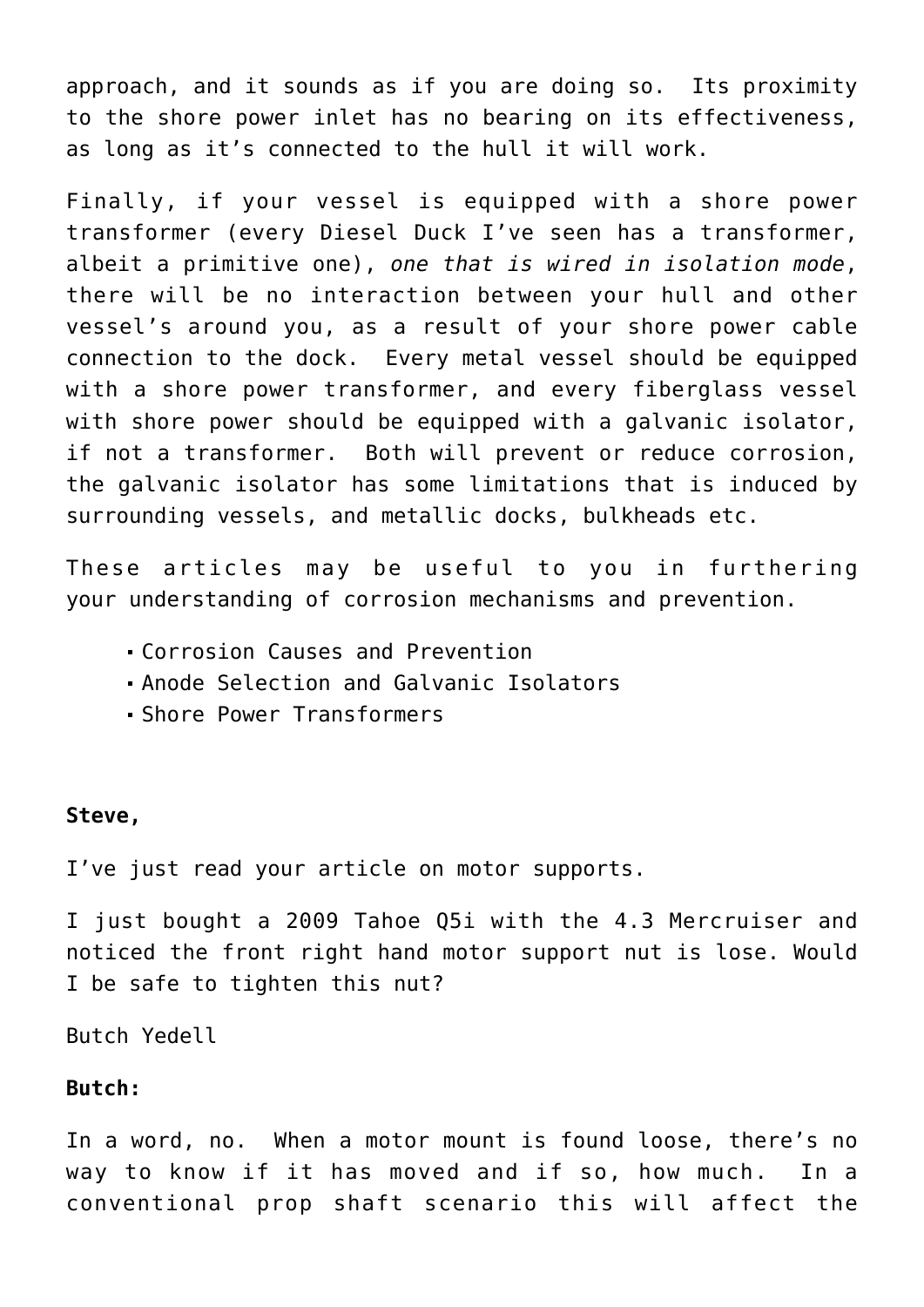alignment between the engine's transmission output flange and the propeller shaft flange. Misalignment can lead to bearing wear, both shaft and transmission, as well as reduced fuel economy, a result of increased friction on the shaft. In extreme cases the transmission or shaft can be damaged.

In the case of a stern-drive vessel like yours, the drive's input shaft is aligned with a gimbal bearing, located in the transom assembly, and a flywheel coupler. That alignment is achieved using an alignment tool, a long shaft that simulates the input shaft, that is inserted into the transom assembly with the drive removed. Adjustment of the two forward motor mounts raises and lowers the front of the engine; these are moved until the alignment tool slips completely into the flywheel coupler, ensuring the input shaft is aligned with both the gimbal bearing and coupler. If the gimbal and coupler are not aligned, one or both will wear prematurely, eventually leading to a failure. Failure of the gimbal bearing requires removal of the drive, while failure of the coupler requires removal of the engine, for replacement.

The drive should be removed, and the alignment checked, and adjusted if necessary, using the alignment tool. Doing so will ensure maximum life of the gimbal bearing and flywheel coupler.

#### **Steve,**

I've read [your article](https://stevedmarineconsulting.com/portable-fire-extinguishers-not-all-are-created-equal/) on portable fire extinguishers… good stuff. I'm trying to do it right this time.

When looking at high end boats, especially sportfish – on the boats, in magazines, photos online  $-$  I just don't see portable fire extinguishers. Where are they?